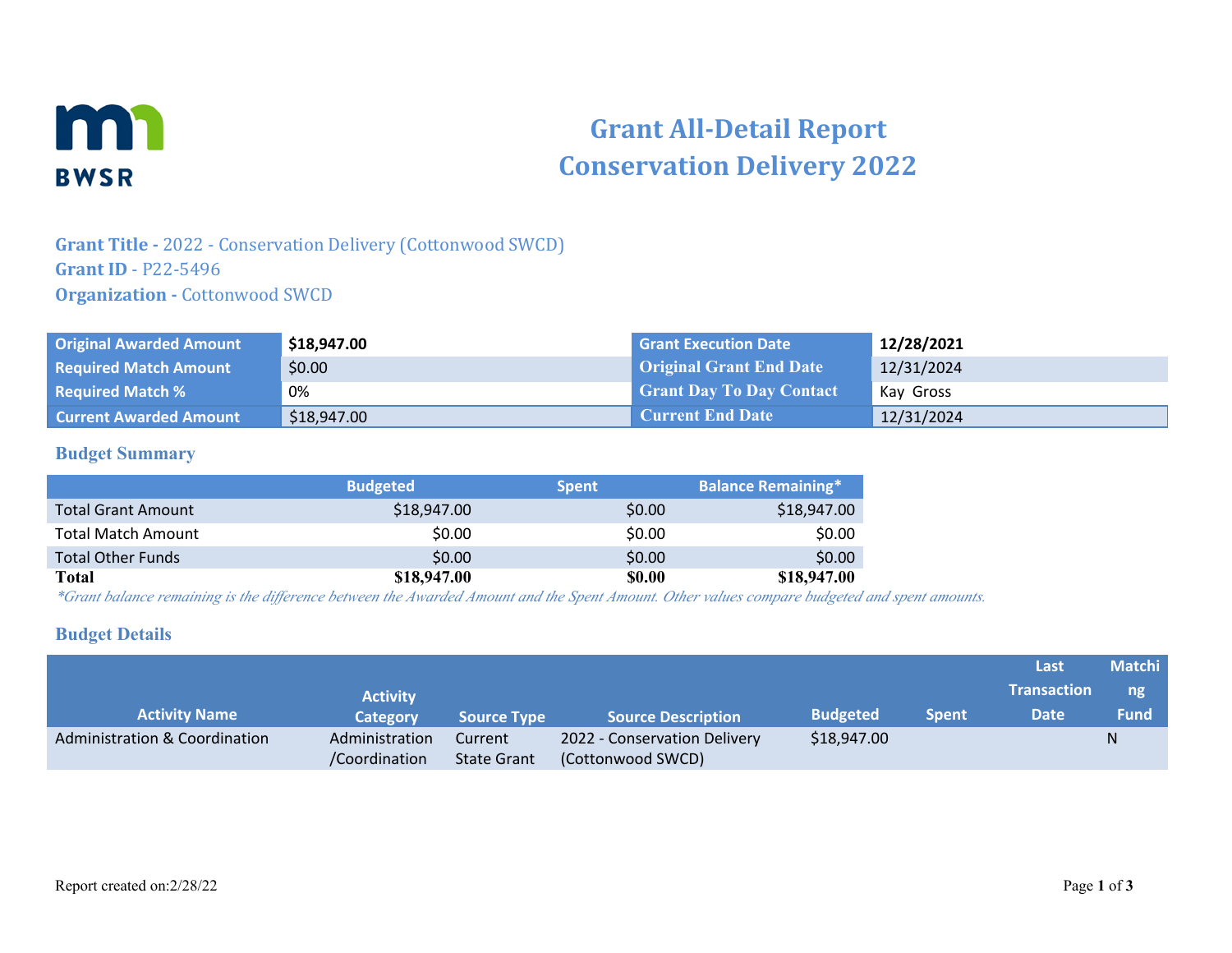## **Activity Details Summary**

| <b>Activity Details</b> | <b>Total Action Count Fotal Activity Mapped</b> | <b>Proposed Size / Unit</b> | <b>Actual Size / Unit</b> |
|-------------------------|-------------------------------------------------|-----------------------------|---------------------------|
|                         |                                                 |                             |                           |

# **Proposed Activity Indicators**

| <b>Activity Name</b> | <b>Indicator Name</b> | <b>Value &amp; Units</b> | Waterbody | <b>Calculation Tool</b> | <b>Comments</b> |
|----------------------|-----------------------|--------------------------|-----------|-------------------------|-----------------|
|                      |                       |                          |           |                         |                 |

# **Final Indicators Summary**

| <b>Indicator Name</b> | <b>Total Value</b> | Unit |
|-----------------------|--------------------|------|
|-----------------------|--------------------|------|

# **Grant Activity**

| <b>Grant Activity - Administration &amp; Coordination</b> |                                                                                                                   |                 |  |  |  |
|-----------------------------------------------------------|-------------------------------------------------------------------------------------------------------------------|-----------------|--|--|--|
| <b>Description</b>                                        | These funds will be used to assist in providing for general administration and operation for the Cottonwood SWCD. |                 |  |  |  |
|                                                           | FY22 CONSERVATION DELIVERY GRANT: \$18,947.00                                                                     |                 |  |  |  |
| <b>Category</b>                                           | ADMINISTRATION/COORDINATION                                                                                       |                 |  |  |  |
| <b>Start Date</b>                                         | 28-Dec-21                                                                                                         | <b>End Date</b> |  |  |  |
| <b>Has Rates and Hours?</b>                               | No                                                                                                                |                 |  |  |  |
| <b>Actual Results</b>                                     | DECEMBER 2021:                                                                                                    |                 |  |  |  |
|                                                           | No activity associated with this grant.                                                                           |                 |  |  |  |

### **Grant Attachments**

| <b>Document Name</b>                                             | <b>Document Type</b>   | <b>Description</b>                                                        |
|------------------------------------------------------------------|------------------------|---------------------------------------------------------------------------|
| 2022/2023 SWCD Programs and Operations Grants                    | <b>Grant Agreement</b> | 2022/2023 SWCD Programs and Operations Grants - Cottonwood<br><b>SWCD</b> |
| 2022/2023 SWCD Programs and Operations Grants<br><b>EXECUTED</b> | <b>Grant Agreement</b> | 2022/2023 SWCD Programs and Operations Grants - Cottonwood<br><b>SWCD</b> |